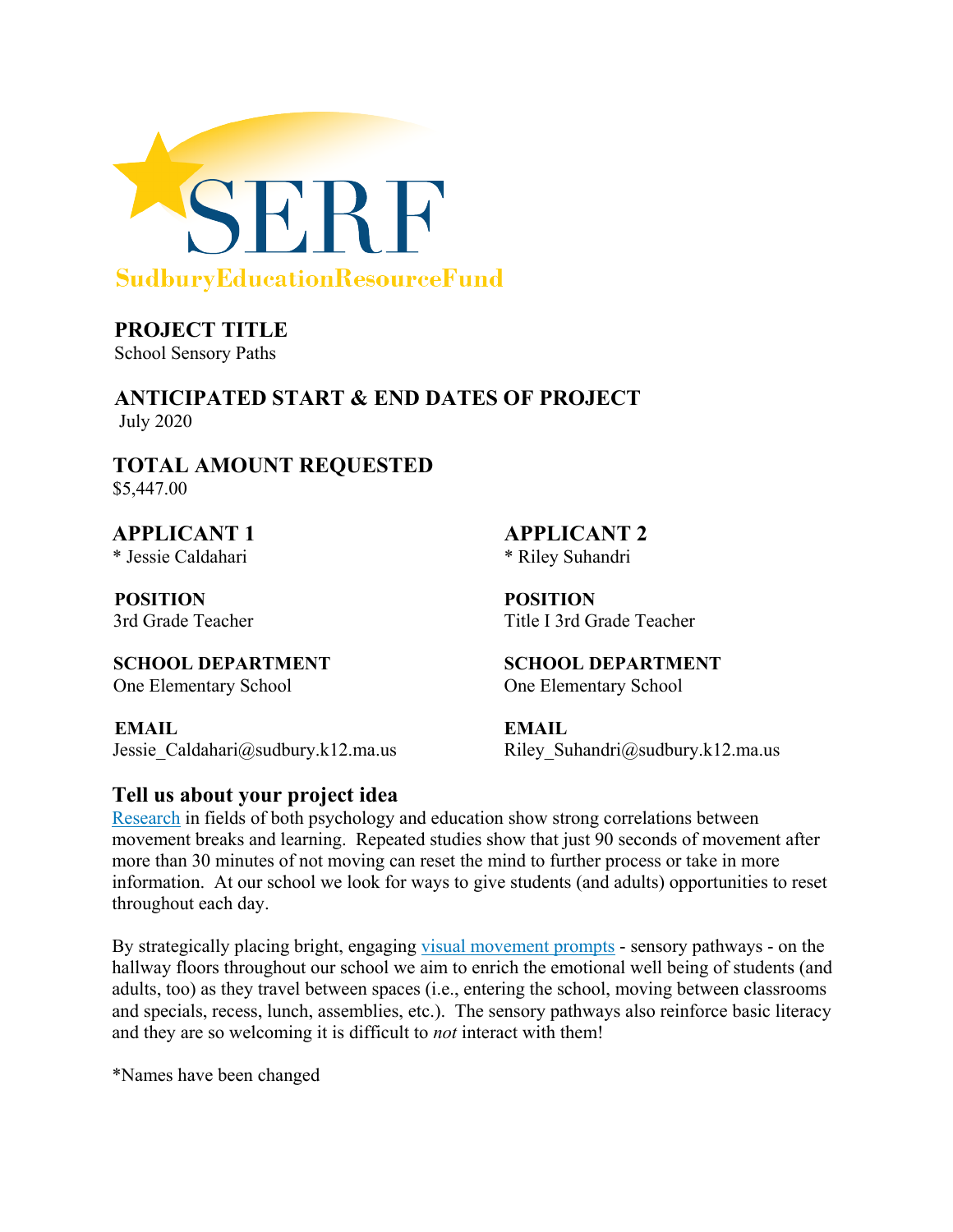#### **What are your objectives?**

Our objective is to get students to move more often. To us this means that we, as the teachers, need to be more intentional about providing opportunities for and physically leading students through a variety of movement experiences.

We know that sensory play builds neurological connections within the developing brain's growth and its thinking pathways. As thinking pathways strengthen, a child's inclination for and ability to work through more complex learning tasks builds. And that's just what we want to happen for all of our students every day!

#### **What are your project activities?**

The primary activity is the last activity - having students use the sensory pathways daily. To get to that point, the vinyl applications will need to be installed. Three hallways have been identified for installation because they are locations where student traffic is high and they are main connectors to all the other hallways. Before the vinyl applications are installed the floors will need to be washed and the waxed removed, all of which has been discussed and is supported by the custodial staff.

As students return to school in the fall the sensory paths will welcome them! The paths are very self-explanatory inviting students to be playful. And teachers will also model interacting with pathways as they lead students through them.

#### **What is your timeline?**

Installation will occur in July 2020 when the school is in the process of deep cleaning and stripping/refinishing of the floors.

#### **How will you assess your project's success?**

Our principal has agreed to use a few minutes at several staff meetings to collect data from our colleagues the first few months of school on how students are responding to the sensory pathways behaviorally and emotionally. We will be collecting data both at the classroom level and individual student level. At the classroom level, we will be asking teachers to rate how engaged their students are in the sensory path. Do they use it? Do they seem to enjoy it? How has the sensory pathway impacted hallway transitions as a class (e.g. walking from classroom to cafeteria or specialists)? When students enter the classroom after using the sensory path, how long does it take them to transition into the task at hand? Is this time different or similar to the amount of time it takes to transition without the use of the path?

We are also going to assess the use of the sensory pathway as an individual intervention for children who need a movement break or other classroom break. We will ask teachers questions such as, "How often in the last two weeks have you used the sensory pathway as an intervention for children who needed a movement break?" "How often in the last two weeks have you used the sensory pathway as a reward activity for students who you felt would benefit from it?" "How effective is the use of the sensory pathway as a movement break for students? (Very, somewhat, not at all)." We will also include open response opportunities for teachers to reflect on if and how they have seen the sensory path working to better prepare students to engage in the learning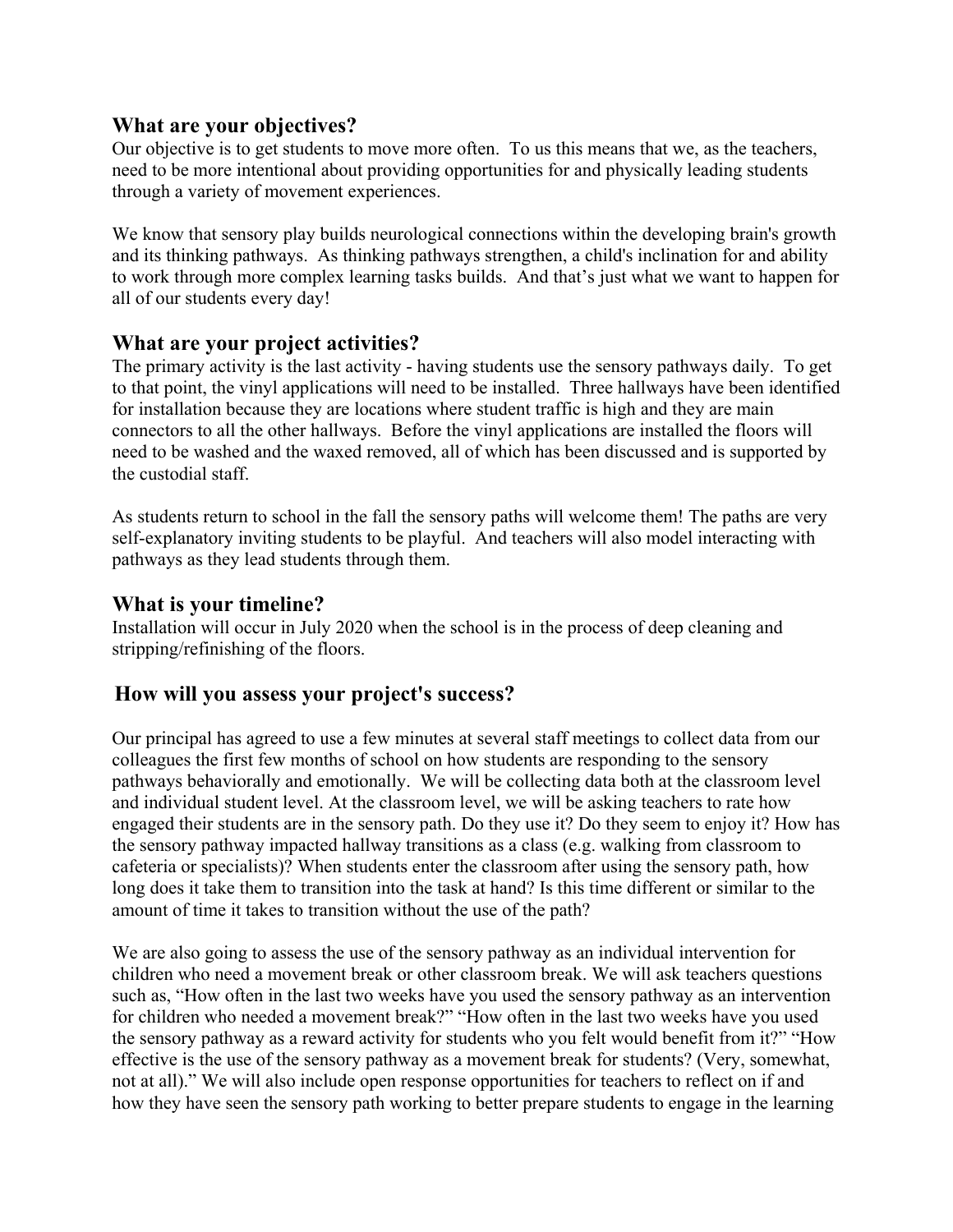process.

We anticipate these surveys will take teachers approximately 5 minutes to complete. We do not want to burden teachers with additional work, but are interested in the ways in which the sensory path impacts classroom and individual students. We will also share the results of these surveys with the school staff at faculty meetings and provide the opportunity for staff to share how they have used the sensory pathway to benefit the student population.

#### **How are you collaborating with colleagues, if applicable?**

This proposal is a result of collaboration between grade level teachers, a Title I specialist, and the Physical Education teacher at our school. Our group will introduce the pathways to our colleagues when we return in the fall for our first staff meeting (an interactive teacher "field trip" of course!). We will also ask our colleagues to collaborate with us to collect data about how students' are might be impacted by the use of the pathway.

### **What additional preparation/training is required for the implementation of your project, if any?**

None. The installation will happen during the natural timing and cleaning of the school. The installer will come to our school to help us, at no additional cost.

The final part of installation is ensuring the care of the applications.

*"We recommend not using any floor cleaning machines, as they will damage the graphics. Pulling or dragging anything over the graphics will cause damage. Using harsh chemical cleaners will damage the Sensory Path graphics. PLEASE NOTE: Use only soap & water or Isopropyl Alcohol for cleaning. We recommend waxing over the graphics which is the ultimate protection!"* 

#### **How will you extend the impact of this grant?**

Our vision is to start with three pathways and then based on student engagement and the data we collect install additional pathways where students move through the building most frequently.

#### **How will you communicate your results to colleagues and the community?**

Our plan to share the installation and the use of the sensory paths with the community at large will draw upon photos of students using the pathway and accompanying explanations of it's value for school and classroom newsletters, video demonstrations for Open Houses, and presentation during family school visits.

# **Please indicate what SERF funds will be used for (check all that apply)**. Materials

#### **Describe needed materials and their costs:**

The sensory pathway applications are printed on 3M vinyl material to provide high quality color, adhesive strength, and durable anti-slip laminate.

**Item Description Quantity Estimated Cost Link**